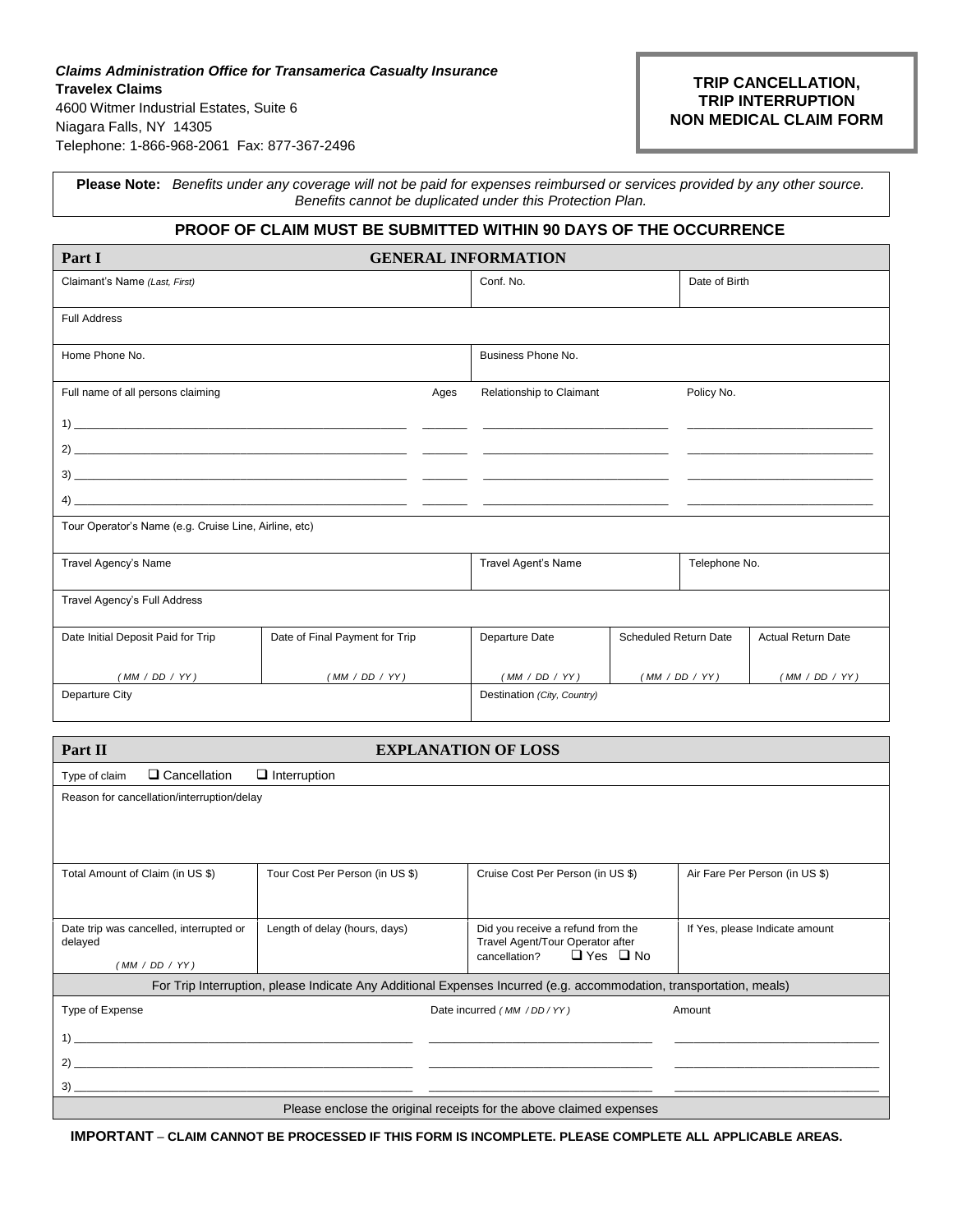| <b>EXPLANATION OF LOSS CONTINUED</b>                                         |                        |                                                             |                                                                                                                |                                                                   |  |
|------------------------------------------------------------------------------|------------------------|-------------------------------------------------------------|----------------------------------------------------------------------------------------------------------------|-------------------------------------------------------------------|--|
| Scheduled number of nights on Trip                                           |                        | Number of nights missed due to<br>Interruption              | Was the Interruption caused<br>by the Common Carrier? (i.e. Airline,<br>Cruise Line, etc) $\Box$ Yes $\Box$ No | If Yes, was any<br>compensation received?<br>$\Box$ Yes $\Box$ No |  |
| If Yes, please explain or indicate amount (in US \$)                         |                        | Name of Airline on which you returned home or rejoined Trip |                                                                                                                |                                                                   |  |
| Point of departure                                                           |                        | Destination                                                 |                                                                                                                |                                                                   |  |
| Date returned home or rejoined Trip                                          |                        | Was this the lowest fare available?                         | Was a substitute flight provided by<br>the Tour Operator/Airline?                                              | Did you receive a credit for future<br>travel?                    |  |
| (MM / DD / YY)                                                               |                        | $\Box$ Yes $\Box$ No                                        | $\Box$ Yes $\Box$ No                                                                                           | $\Box$ Yes $\Box$ No                                              |  |
| Is the original<br>unused return ticket<br>enclosed?<br>$\Box$ Yes $\Box$ No | If Not, Please Explain |                                                             |                                                                                                                |                                                                   |  |

IF THE INTERRUPTION/DELAY WAS CAUSED BY THE COMMON CARRIER, PLEASE ATTACH WRITTEN NOTIFICATION FROM THE COMMON CARRIER REGARDING CANCELLATION OR PROVIDE DETAILS REGARDING DELAY AND TIMES.

| Part III                                                                                                                                                                                                                                                                                                                                                                                                                                                                                                     | <b>OTHER COVERAGE</b>                                                                  |                        |            |  |  |
|--------------------------------------------------------------------------------------------------------------------------------------------------------------------------------------------------------------------------------------------------------------------------------------------------------------------------------------------------------------------------------------------------------------------------------------------------------------------------------------------------------------|----------------------------------------------------------------------------------------|------------------------|------------|--|--|
| Did you purchase any portion of your trip<br>on a Credit Card?<br>$\Box$ Yes $\Box$ No                                                                                                                                                                                                                                                                                                                                                                                                                       | If Yes, name and type of Credit Card (e.g. Visa Gold card)                             |                        |            |  |  |
| Do you have any other Insurance Coverage/Plans?<br>(e.g. Travel, Credit Cards, etc)<br>$\Box$ Yes $\Box$ No                                                                                                                                                                                                                                                                                                                                                                                                  | Has your loss been reported to any other<br>Insurance Company?<br>$\Box$ Yes $\Box$ No | If Yes, which Company? |            |  |  |
| 1) Name of Insurance Company                                                                                                                                                                                                                                                                                                                                                                                                                                                                                 | Policy No.                                                                             | Telephone No.          |            |  |  |
| Address of Insurance Company                                                                                                                                                                                                                                                                                                                                                                                                                                                                                 |                                                                                        |                        |            |  |  |
| 2) Name of Insurance Company                                                                                                                                                                                                                                                                                                                                                                                                                                                                                 | Policy No.                                                                             | Telephone No.          |            |  |  |
| Address of Insurance Company                                                                                                                                                                                                                                                                                                                                                                                                                                                                                 |                                                                                        |                        |            |  |  |
| I DECLARE THAT THE ABOVE INFORMATION IS TRUE, COMPLETE AND CORRECT.<br>I/We authorize any other insurance plan, under which I/We have coverage, to disclose information as may be necessary or to make<br>payment in respect of my/our claim to Transamerica Casualty Insurance Company directly. I/We also authorize Transamerica Casualty<br>Insurance Company to disclose to any other Plan, under which I/We have coverage, any and all information as may be necessary with<br>respect to my/our claim. |                                                                                        |                        |            |  |  |
| Signature of Insured/Claimant                                                                                                                                                                                                                                                                                                                                                                                                                                                                                |                                                                                        | Date                   | (MM/DD/YY) |  |  |
| Signature of Insured/Claimant                                                                                                                                                                                                                                                                                                                                                                                                                                                                                |                                                                                        | Date                   | (MM/DD/YY) |  |  |